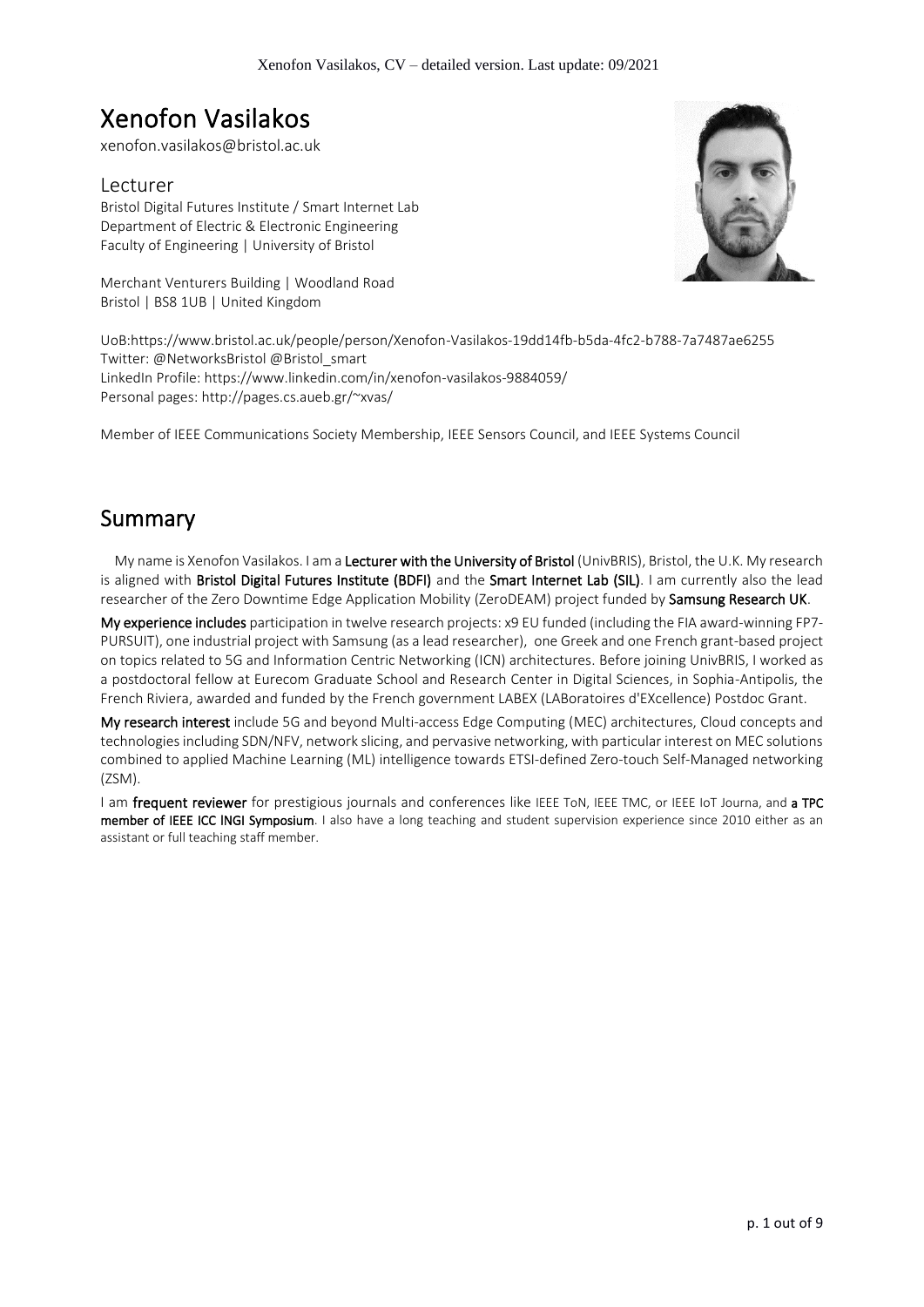## Work experience

### *University of Bristol at University of Bristol*

### *September 2020-now: Lecturer at the Dept. of Electrical and Electronic Engineering*

- *Working on Architectures and AI/ML-based and SDN/NFV-enabled solutions for MEC and Cloud, IoT & IIoT, 5G & B5G/6G technologies*
- *Member of Bristol Digital Futures Institute (BDFI)*
- *Member of Smart Internet Lab (SIL), the University of Bristol*
- *Technical research lead of the Zero Downtime Edge Application Mobility (ZeroDEAM) project funded by Samsung Research UK (2year program, 2020-2021)*
- *H2020 EU funded 5GASP (36-month program)*

### *August 2020 -now: Bristol Digital Futures Institute (BDFI), academic member*

- *Interdisciplinary research*

### *May 2019 – August 2020: Research Fellow*

- *Member of the Smart Internet Lab, the High Performance Networks group*
- *Research lead of the Zero Downtime Edge Application Mobility (ZeroDEAM) project funded by Samsung Research UK.*
- *Working on with Cloud/MEC, Machine Learning and IoT aspects of 5G technologies in the context of EU H2020 Projects 5GinFIRE and 5G VICTORI.*

### *Mosaic5G team, Eurecom, Sophia-Antipolis, France*

#### October 2017 – March 2019: Postdoctoral Fellow

- Member of the Mosaic 5G team for building a community-led constellation of agile 5G platforms and projects. 2017-2019 @Eurecom
- Funded by the French government LABEX (LABoratoires d'EXcellence) Postdoc Grant.
- Working on 5G network technologies within the context of the EU funded H2020 projects SliceNet and 5GPICTURE.

*Mobile Multimedia Laboratory, Athens Univ. Econ. and Business, Athens, Greece*

### March 2016 – August 2017: Postdoctoral Researcher

| Funded by the EU FP7 Project H2020 iP Over IcN - the betTer IP (POINT). | 2009-2017   |
|-------------------------------------------------------------------------|-------------|
| February 2010 - February 2016: <b>Research Associate</b>                | @MMLab,     |
| Funded by the following projects: I-CAN; FP7-PURSUIT; FP7-PSIRP.        | <b>AUEB</b> |

### August 2009 - February 2010: Junior engineer & researcher

- Funded by the EU FP7 Project PSIRP. Implementation work for the PSI ICN architecture.

| Greek Army IT Support Centre (KEPYES)                                                                                | 2015-2016 |
|----------------------------------------------------------------------------------------------------------------------|-----------|
|                                                                                                                      | @KEPYES   |
| May 2015 – February 2016: Java/JSF Front- & Back-end developer / DB designer                                         |           |
| Dynamic Business Solutions A.E.                                                                                      |           |
|                                                                                                                      | 2005-2007 |
|                                                                                                                      |           |
| Sept. 2005 - February 2007: Internship / junior Java developer                                                       | @DBS      |
| المراجعة المساوية والمستوجب ويتماس والمستقل والمتنقل المتنازل والمتحار والمساري المستوا المستقصا والمستقل والمستنبرة |           |

I worked as an intern and, later, as a junior java developer on various projects and tasks.

2019-now @UnivBRIS, SIL & BDFI member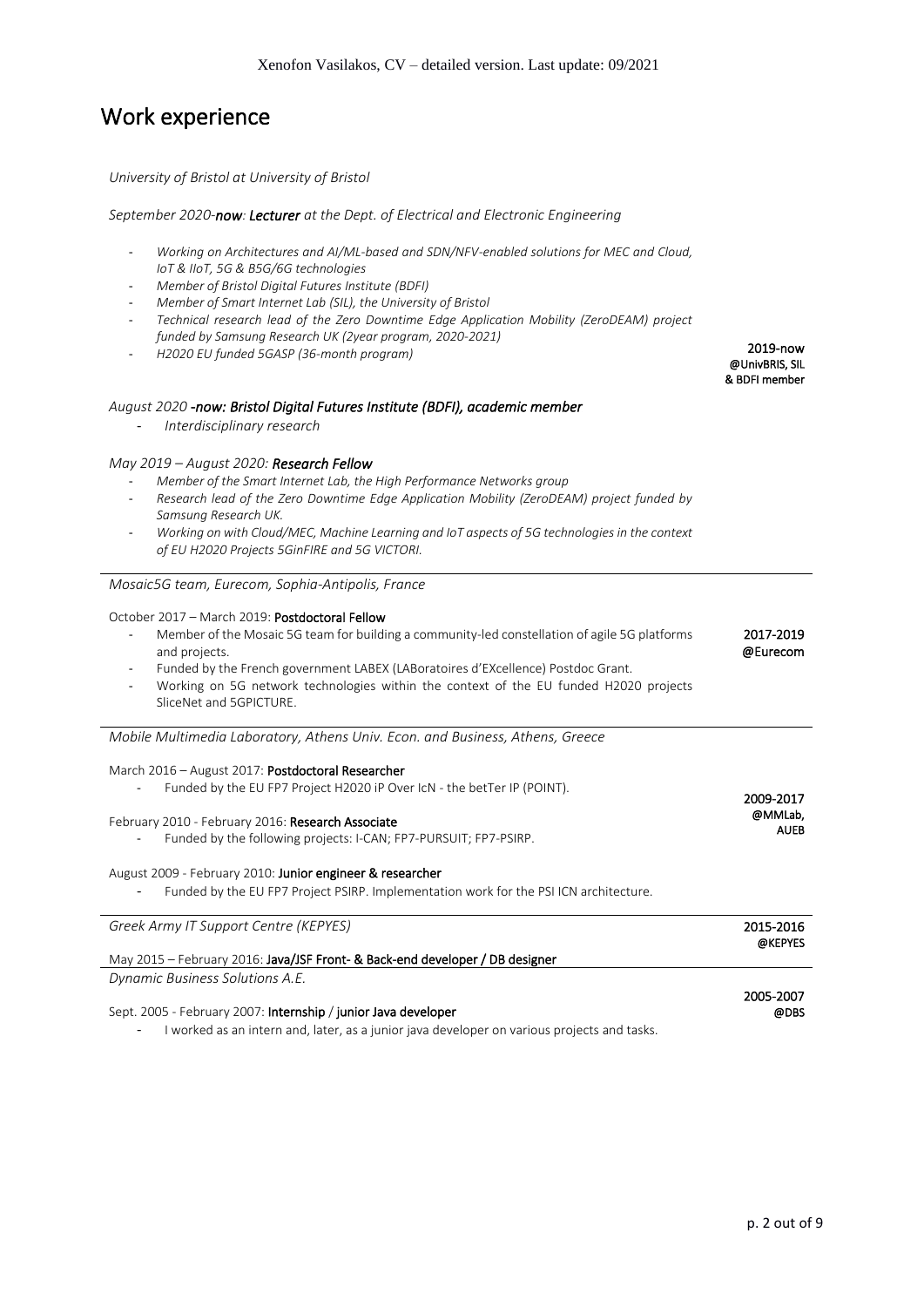## Research Projects (x12)

5GASP aims at fostering rapid development and testing of new and innovative NetApps built using the 5G NFV based reference architecture. Building on top of existing physical infrastructures, 5GASP intends to focus on innovations related to the operation of experiments and tests across several domains, providing software support tools for Continuous Integration and Continuous Deployment (CI/CD) of VNFs.

The Zero Downtime Edge Application Mobility (ZeroDEAM) project targets 5G services with strict performance requirements, particularly, regarding real-time communication and the problem of service "downtime" after handover events. Popular uses cases falling within the context of ZeroDEAM include eXtended Reality (XR), multi-user interactions (including gaming) and 3D holographic services. ZeroDEAM offers a distributed and low-latency access manner for running Artificial Intelligence (AI) / Machine Learning (ML) models aimed for fighting Downtime, improving resource utilisation efficiency, and increasing the overall mobile user experience.

5G-VICTORI provides 5G solutions for verticals via developing 5G infrastructures for large-scale trials to address a wide range of applications with flexible architectures.

5GinFIRE focuses on building and operating an Open and Extensible 5G NFV-based Reference ecosystem of experimental facilities that integrates existing FIRE facilities with new vertical-specific ones.

*SliceNet:* 5G new technologies, with an emphasis on ML and MEC architectures. Research activities related to Mosaic 5G (http://mosaic-5g.io/) for flexible 5G open source platforms, particularly the LL-MEC 5G platform.

*5G-Picture:* 5G novel technologies, with an emphasis on ML solutions and the paradigm shift from "traditional" 4G RAN to the wireless network segment supported by Cloud technologies (Cloud RAN - C-RAN). Research activities related to Mosaic 5G (http://mosaic-5g.io/) .

*LABEX Excellence grant:* French government LABoratoires d'EXcellence Postdoc Grant, in support of my research on topics related to both SliceNet and 5G-Picture.

The goal of the "iP Over IcN- the betTer IP" (POINT) project was to develop technology, innovations, and business value chains for commercially viable IP-over-ICN deployment, based on the hypothesis that many current IP-based applications can run 'better' on an ICNbased network than on current IP networks.

Information-Centric future mobile and wireless Access Networks (I-CAN) focused on the massive penetration of smartphones and mobile social networks. My research contribution focused on distributed proactive caching solutions for enchanting mobility support.

PURSUIT directly built on the results from the former FP7 project PSIRP. I focused on architectures for global rendezvous resolution and seamless mobility support.

The PSIRP project tried to redesign the Internet architecture from a publish-subscribe (pub/sub) point of view, following a clean-slate approach that took nothing -not even IP- for granted. My personal participation focused on network-level rendezvous resolutions.

XtreemOS: E.U. research project (IP project #IST-FP6-033576 under the FP6 program) aimed to build an operating system for Grid computing, providing for Grids what a traditional operating system offers, i.e. hardware transparency and secure resource sharing between different users. My role was on Distributed Grid Scheduling, with results published in the work of X. Vasilakos et al., "Decentralized As-Soon-As-Possible Grid Scheduling: a Feasibility Study", 19th Computer Communications and Networks (ICCCN), 2010.

## Technical Skills

Java; C++; C; MPI; JSF; Primefaces; Android development; PURSUIT ICN Testbed; Kubernetes/Docker; OMNeT++ Network Simulator; SQL; Simulation Setup and Running; LaTeX; Technical Writing; Technical Presentations; Distributed Systems/algorithms; Parallel Programming; Linux (Ubuntu); MS Windows; NetBeans; Eclipse; Android Studio; SVN; GIT.

### 2021/01-NOW

 H2020 5GASP https://5gasp.eu/

#### 2020/01-2021/12 Zero Downtime Edge Application

Mobility (ZeroDEAM) *www.bristol.ac.uk/engineering/ research/smart/projects/ zerodeam/*

> 2020/1-2020/8 5G VICTORI

*5g-ppp.eu/5g-victori/* 

2019/5-2019/12 5GinFIRE,

*5GinFIRE.eu/*

### 2017/10-2019/4

### SliceNet

*5g-ppp.eu/ slicenet/* 5G-Picture *5g-ppp.eu/5g-picture/*

#### LABoratoires **d'EXcellence**

### 2010/9-2017/3

2016/3-8/2017 EU H2020-POINT, *www.point-h2020.eu/*

2/2014-4/2015 I-CAN Research Funding Program, ARISTEIA II, *mm.aueb.gr/i-can/*

> 9/2010-12/2012 FP7-PURSUIT, *www.fp7-pursuit.eu/*

> > 9/2009-9/2010 FP7-PSIRP, *www.psirp.org*

2/2009-8/2009 XtreemOS,

--

*https://research.vu.nl/en/publications/xtreemosa-sound-foundation-for-cloud-infrastructureand-federati; http://www.globule.org/?page\_id=90*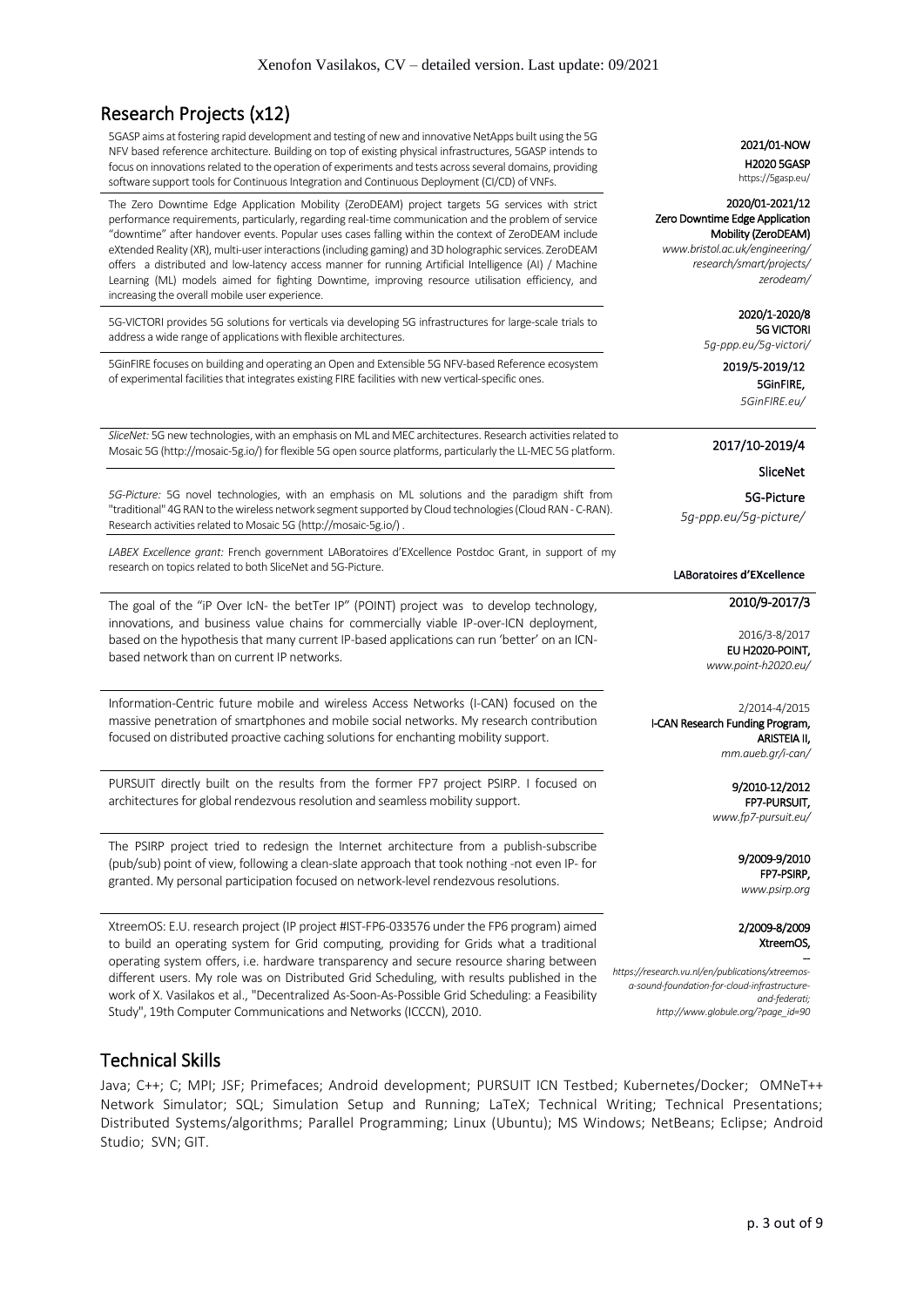## Academic Experience & Education

## Teaching courses

- Digital Circuit Systems (2020/2021, 2021/2022)
- Mobile Applications and Services (2017/2018, 2018/2019)
- Topics in Multimedia Systems [TA<sup>1</sup>] (2011/2012)
- Mobile and Pervasive Systems [TA] (2011/2012)
- Distributed Systems [TA] (2009/2010)
- Mobile and Wireless Networks [TA] (2013/2014-2014/2015)
- Operating Systems [TA] (2012/2013, 2013/2014)
- Introduction to Programming [TA] (2010/2011, 2012/2013)
- Programming with the Java programming language [TA] (2009/2010, 2011/2012)
- Distributed Systems [TA] (2009/2010‐2010/2011)

**Telematic Applications Programming (2013)** 

## Students supervision<sup>2</sup>

Since 2010, I have supervised over 35 students:

- ❖ Supervised or co-supervised 17 MSc student theses from which 2 industrial projects; and 1 BSc thesis.
- ❖ Tutored 9 BSc students; 7 MSc students; and Y3 group project teams.
- ❖ I have also worked closely with 3 PhD students: Mr. Pratchaya Jaisudthi; and graduates Dr. Monchai Bunyakitanon and Dr. Alex Mavromatis

## Conferences and Journals – Roles and activities

- ❖ Publons profile:<https://publons.com/researcher/3099344/xenofon-vasilakos/peer-review/>
- ❖ TCP member: IEEE ICC'22 NGNI Symposium
- ❖ Session chair for "Optical Communications and Networks"; IEEE International Mediterranean Conference on Communications and Networking (MeditCom) 2021
- ❖ Reviewer for conferences or journals

IEEE ToN, IEEE TMC, IEEE IoT Journal, IEEE TVT, IEEE TNSM, IEEE TCCN, IEEE TVT, IEEE TNSM, IEEE Network Magazine, Elsevier Computer Networks, Elsevier Computer Communications, IEEE Global Internet Symposium, IFIP Networking, ACM ICN, IEEE Conference on Local Computer Networks, Elsevier Pervasive and Mobile Computing, MDPI Applied Sciences, and others.

NOW) Eurecom (2017-19)

University of Bristol (2020-

*Graduate courses* 

Athens Univ. of Econ. and Business (2010-16) *Graduate courses* 

> *Undergraduate courses*

Harokopeion University of Athens (2013) *Graduate course*

<sup>&</sup>lt;sup>1</sup> TA: Teaching assistant

<sup>2</sup> More details: *http://pages.cs.aueb.gr/~xvas/pages/ta/details.htm*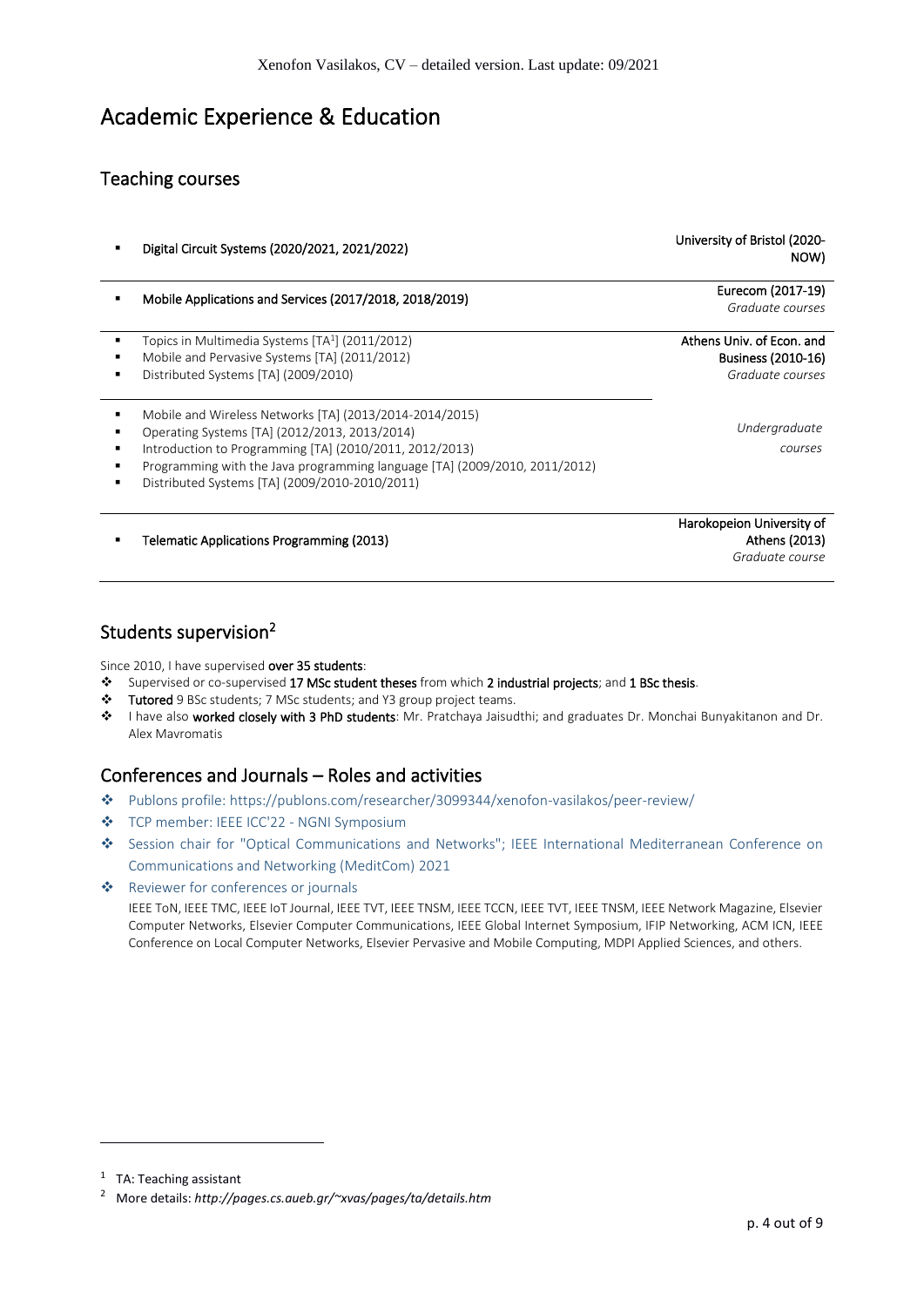## Education

### *University Studies*

*Mobility-based Proactive Caching Models for Addressing Niche Mobile Demand and Scalable ICN Name Resolution Designs*

Athens University of Econ. and Business, School of Information Sciences and Technology, dept. of Informatics.

Supervised by Assoc. Prof. Vasilios Siris.

*During my Ph.D. studies, I conducted research on clean-slate Information-Centric Networking (ICN) architectures, protocols and distributed solutions for the Future Internet, with an emphasis on (i) global Rendezvous as well as (ii) proactive caching and multicast solutions that enhance mobility support in both ICN and traditional IP-based networks.*

| Master of Science degree in Parallel and Distributed Computer Systems | 2009                |  |
|-----------------------------------------------------------------------|---------------------|--|
| Vrije Universiteit of Amsterdam                                       | M.Sc., VU Amsterdam |  |
| Bachelor of Science diploma in Informatics                            | 2007                |  |
| AUEB, dept. of Informatics                                            | <b>B.Sc., AUEB</b>  |  |

### *Thesis projects*

| Title:       | Mobility-based Proactive Caching Models for Addressing Niche Mobile Demand and<br>Scalable ICN Name Resolution Designs                                                                     | 2017                        |
|--------------|--------------------------------------------------------------------------------------------------------------------------------------------------------------------------------------------|-----------------------------|
| Supervisor   | Supervisor: Assoc. Prof. Vasilios Siris;                                                                                                                                                   | Ph.D. Thesis                |
| committee:   | Co-supervised by Assoc. Prof. George Xylomenos and                                                                                                                                         |                             |
|              | Prof. George C. Polyzos                                                                                                                                                                    |                             |
| Title:       | DGSasap: A Decentralized Grid Scheduler for as-soon-as-possible Scheduling                                                                                                                 |                             |
| Supervisor:  | As. Prof. Guillaume Pierre                                                                                                                                                                 | 2009<br>M.Sc. Thesis        |
| Publication: | Decentralized As-Soon-As-Possible Grid Scheduling: a feasibility study, GridPeer2010 in<br>association with ICCCN2010, Zurich, August 2010.                                                |                             |
| Title:       | Named Entity Recognition in Greek Texts with an Ensemble of SVMs and Active<br>Learning                                                                                                    |                             |
| Supervisor:  | As. Prof. Ion Androutsopoulos                                                                                                                                                              | 2007<br><b>B.Sc. Thesis</b> |
| Publication: | Named Entity Recognition in Greek Texts with an Ensemble of SVMs and Active Learning,<br>International, Journal on Artificial Intelligence Tools, 16(6):1015-1045, World Scientific, 2007. |                             |

2017 Ph.D., AUEB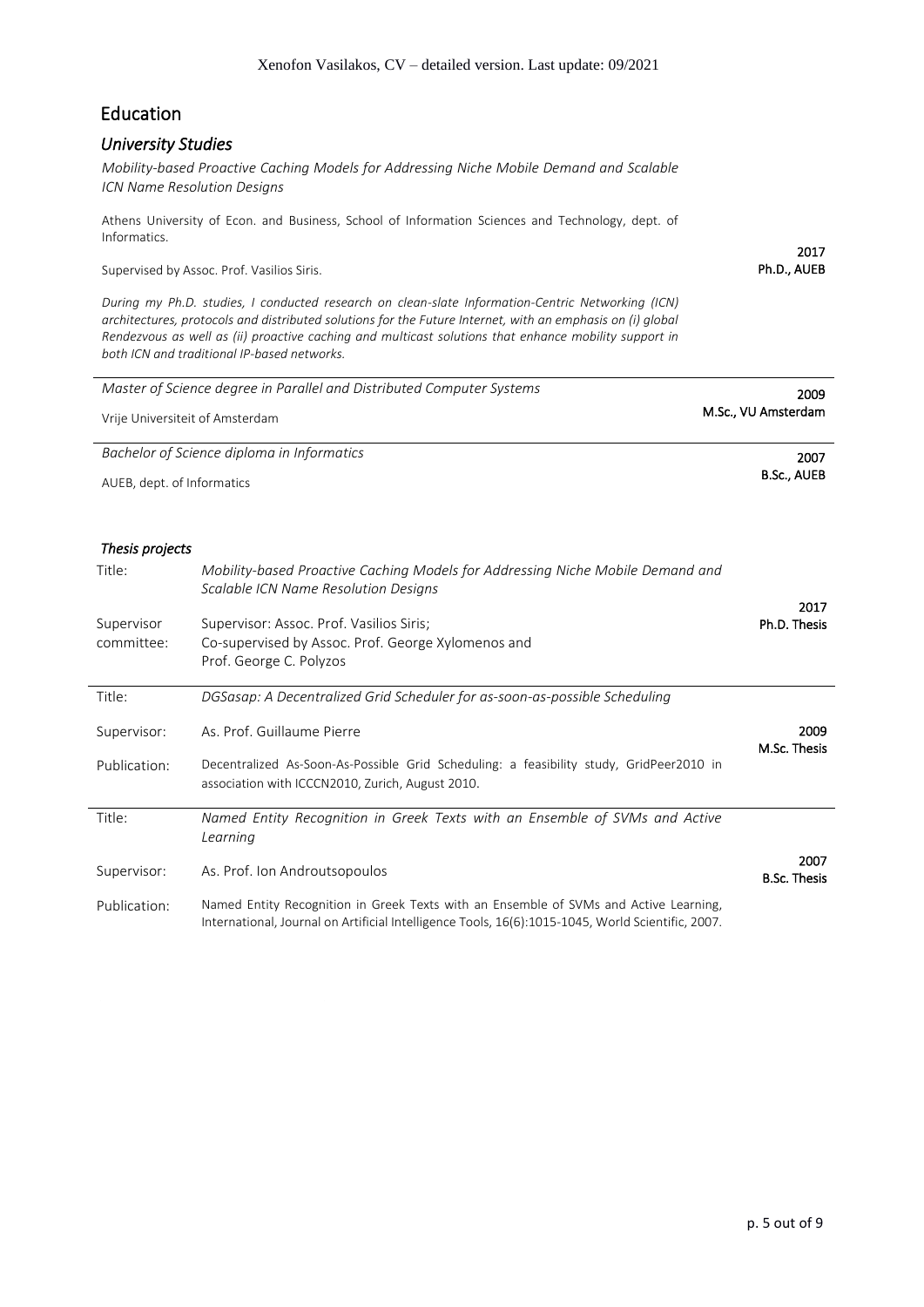### *Languages*

- *2000 English (Fluent):* Full professional proficiency, Certificate of Proficiency in English, Cambridge University
- *2005 German (Knowledgeable):* Elementary proficiency, Zertificat Deutsch, Goethe-Institut
- *Greek (Native)*
- *French (essential level):* public school education & self-taught

## Honors, awards or distinctions, other skills and miscellaneous

## Personal honors and awards

| French government LABEX (LABoratoires d'EXcellence)<br>Postdoc Grant                                                                                          | 2018 - French government Laboratoires<br>d'exellence<br><b>Postdoc Grant</b> |
|---------------------------------------------------------------------------------------------------------------------------------------------------------------|------------------------------------------------------------------------------|
| Academic year 2004-2005, awarded based on performance<br>Academic year 2003-2004, awarded based on performance                                                | 2003, 2004, 2005                                                             |
| Academic year 2002-2003, awarded based on performance                                                                                                         | IKY <sup>3</sup> Honoring scholarship                                        |
| Academic year 2002-2003, awarded for best student grade performance<br>for the class of 2002                                                                  | 2002 - IKY Accolade of<br>performance                                        |
| My graduation performance grade is included within the first 0.64% of<br>performances achieved out of students admitted for the academic period<br>2002-2003. | 2006 - IKY Academic<br>performance at graduation                             |

### Other, team or project awards

**■** The PURSUIT project received the Future Internet Award for its outstanding contribution to redefining the existing Internet design in order to ensure users' stronger control over their data while enhancing broadband connections.

FIA press release: *https://ec.europa.eu/digital-single-market/en/news/award-winning-eu-project-redefinesinternet-strengthening-users-online-safety-while-boosting*

### Interests and hobbies

3

- Reading books/online or watching documentaries on various topics with a preference towards history and science
- Playing basketball or football with friends
- Professional athlete, 100m sprint, "Chalandri Athletics Club" (ΓΣΧ) (2002 ‐ 2007)
- "FOT Chalandri" (Φ.Ο.Τ.) Basketball Club (1996 ‐ 2002)
- "Chalandri Athletics Club" (ΓΣΧ) basketball team (1994 ‐ 1996)

IKY stands for "State Scholarships Foundation" (in Greek: "Ίδρυμα Κρατικών Υποτροφιών").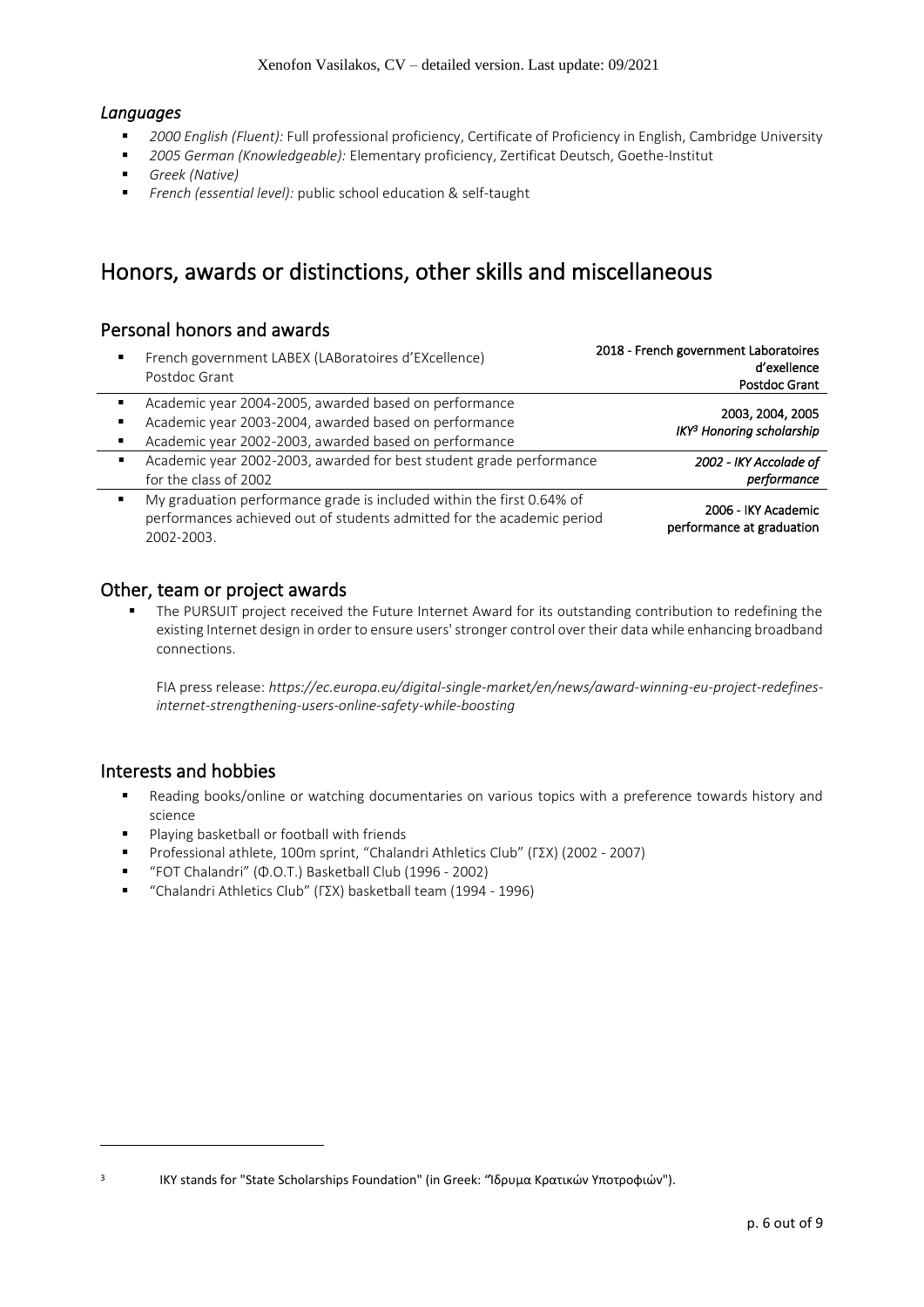## Full list of publications<sup>4</sup>

- 33 Peer-reviewed publications:
	- 9 journals (1 magazine)
	- 24 in conference proceedings (15 main track, 8 workshops, 1 demo
- 7 technical reports

## Journal Publications (j: jounrals, m: magazines)

- [j1] S. Moazzeni, P. Jaisudthi, A. Bravalheri, N. Uniyal, X. Vasilakos and R. Nejabati, D. Simeonidou, "A Novel Autonomous Profiling Method for the Next Generation NFV Orchestrators," IEEE Transactions on Network and Service Management, vol. 18, no. 1, pp. 642-655, doi: 10.1109/TNSM.2020.3044707, Mar. 2021
- [j2] M. Bunyakitanon, A. P. Silva, X. Vasilakos, R. Nejabati, D. Simeonidou, "Auto-3P: An autonomous VNF performance prediction & placement framework based on machine learning", Computer Networks, Volume 181, 107433, ISSN 1389-1286, doi: 10.1016/j.comnet.2020.107433, 2020
- [j3] M. Bunyakitanon, X. Vasilakos, R. Nejabati, D. Simeonidou, "End-to-End Performance-based Autonomous VNF Placement with adopted Reinforcement Learning," IEEE Transactions on Cognitive Communications and Networking, Special issue on Intelligent Resource Management for 5G and Beyond, 6(2), pp. 534-547, 2020
- [j4] A.Mavromatis, C. Colman-Meixner, A. P. Silva, X. Vasilakos, R. Nejabati, D. Simeonidou, "A Software-Defined IoT Device Management Framework for Edge and Cloud Computing", IEEE Internet of Things Journal, pp. 1718- 1735, DOI:10.1109/JIOT.2019.2949629, March, 2020
- [j5] Q. Wang et al., "Enable Advanced QoS-Aware Network Slicing in 5G Networks for Slice-Based Media Use Cases", in IEEE Transactions on Broadcasting, Vol. 65(2), pp. 444-453, DOI: 10.1109/TBC.2019.2901402, March, 2019
- [j6] X. Vasilakos, V. A. Siris, G.C. Polyzos, "Addressing niche demand based on joint mobility prediction and content popularity caching", Computer Networks, vol. 110, pp. 306-323, DOI:10.1016/j.comnet.2016.10.001, 2016
- [j7] G. Xylomenos, C. Ververidis, V. A. Siris, N. Fotiou, C. Tsilopoulos, X. Vasilakos, K. Katsaros, G. C. Polyzos, "A Survey of Information-Centric Networking Research", IEEE Communications Surveys & Tutorials, vol. 16(2), pp. 1024- 1049, DOI:10.1109/SURV.2013.070813.00063, 2014
- [m8] G. Xylomenos, X. Vasilakos, C. Tsilopoulos, V. A. Siris, G. C. Polyzos, "Caching and Mobility Support in a Publish-Subscribe Internet Architecture", IEEE Communications Magazine, vol. 50, DOI:10.1109/MCOM.2012.6231279, July, 2012
- [j9] G. Lucarelli, X. Vasilakos, I. Androutsopoulos, "Named Entity Recognition in Greek Texts with an Ensemble of SVMs and Active Learning", International Journal on Artificial Intelligence Tools, pp 1015-1045, Vol. 16(6), DOI:10.1142/S0218213007003680, 2007

## In Proceedings (p: main track; w: workshop; d: demo)

- [p1] N. Uniyal, A. Bravalheri et. al, "Intelligent Mobile Handover Prediction for Zero Downtime Edge Application Mobility", IEEE Globecom, 2021 Global Communications Conference: Selected Areas in Communications: Machine Learning for Communications (Globecom2021 SAC MLC), Madrid, Spain, Dec., 2021
- [p2] X. Vasilakos, M. Bunyakitanon, R. Nejabati and . Simeonidou, "Towards Low-latent & Load-balanced VNFPlacement with Hierarchical Reinforcement Learning", IEEE International Mediterranean Conference on Communications and Networking, 7–10 September, Athens, Greece, 2021
- [p3] D. Warren, X. Vasilakos, W. Featherstone, "Edge-based 5G Network Architectures in support of Zero Downtime Mobility for Enterprise Applications", in Proceedings of Optical Fiber Transmission 2021, June 6, virtual conference, 2021
- [p4] X. Vasilakos, W. Featherstone, N. Uniyal, et al., "Towards Zero Downtime Edge Application Mobility for Ultra-Low Latency 5G Streaming", IEEE Cloud Summit 2020, October 21-22, virtual conference, 2020

<sup>4</sup> Most updated list of publications here: http://pages.cs.aueb.gr/~xvas/pages/publications.htm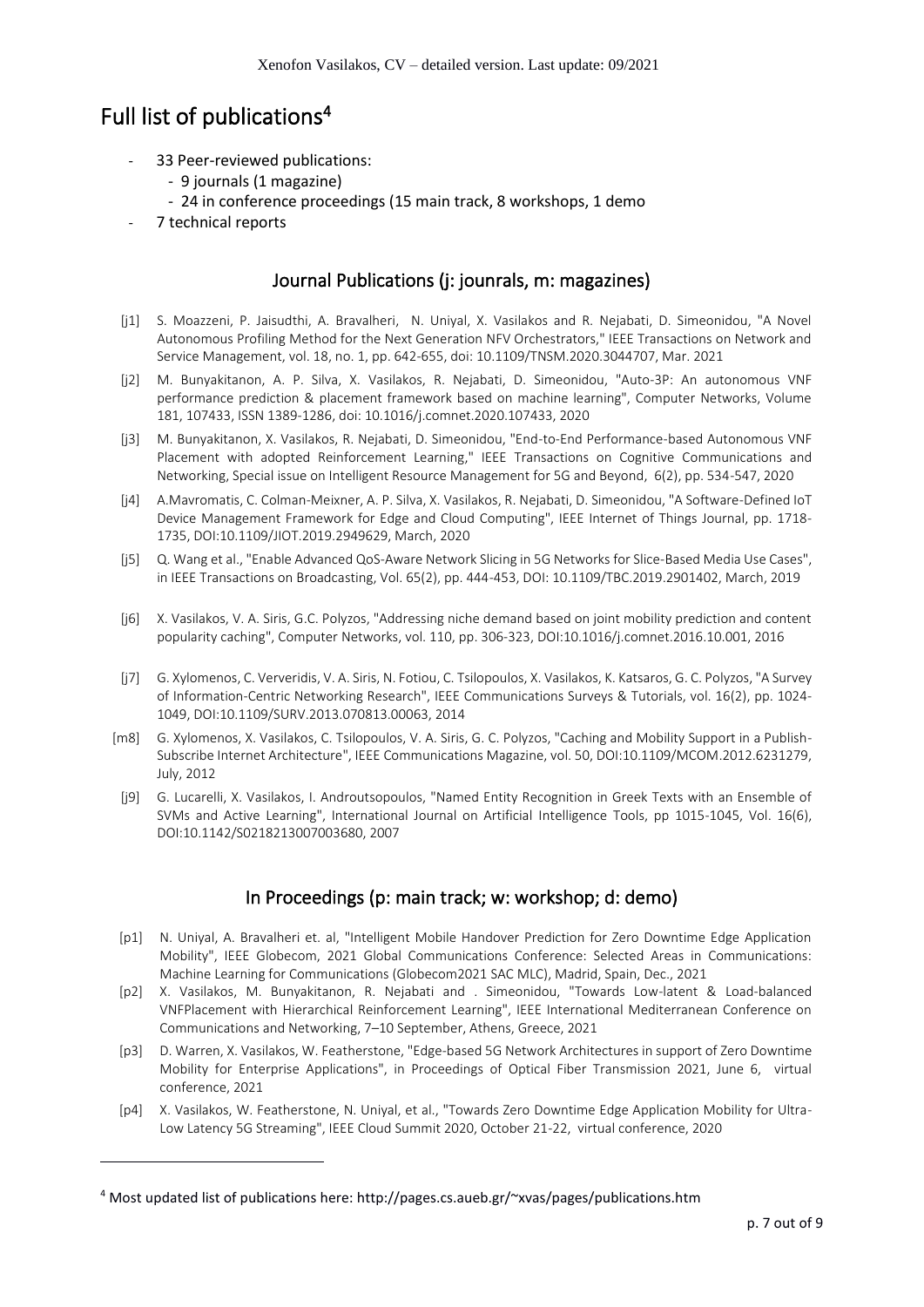- [w5] X. Vasilakos, B. Koksal, Dwi Hartati Izaldi et al., "ElasticSDK: A Monitoring Software Development Kit for enabling Data-driven Management and Control in 5G", IEEE/IFIP Network Operations and Management Symposium Miniconference, Budapest, Hungary, 20-24 April, 2020
- [w6] A. Pagès, F. Agraz, S. Spadaro et al., "A QoE-oriented Cognition-based Management System for 5G Slices: The SliceNet Approach", EuCNC 2019 European Conference on Networks and Communications, Workshop 7- Artificial Intelligence for 5G Networks, 18 Jun 2019, 2019
- [p7] L. Baldini, X. Vasilakos, C.-Y. Chang, N. Nikaein et al., "SliceNet Control Plane for 5G Network Slicing in Evolving Future Networks", 5th IEEE Conference on Network Softwarization, NetSoft 2019, Paris, France, June 24-28, 2019
- [p8] N. Nikaein, X. Vasilakos, A. Huang, "LL-MEC: Enabling Low Latency Edge Applications", IEEE International Conference on Cloud Networking (CloudNet'18), Tokyo, Japan, 22-24 October, 2018
- [p9] G. Xylomenos, A. Phinikarides, I. Doumanis, X. Vasilakos et al., "IPTV Over ICN", the ACM MMSys'18, Packet Video Workshop (PV'18), Amsterdam, the Netherlands, June, 2018
- [d10] N. Nikaein et al., "Plug & Play Network Application Chaining for Multi-Service Programmability in 5G RAN", 16th ACM International Conference on Mobile Systems, Applications, and Services, MobiSys Demos, June 10-15, 2018
- [p11] G. Xylomenos, Y. Thomas, X. Vasilakos, M. Georgiades et al., "IPTV Over ICN Goes Live", EuCNC 2018: Operational & Experimental Insights (OPE), Ljubljana, Slovelnia, June, 2018
- [w12] X. Vasilakos, M. Q. Al-Khalidi, V. A. Siris, M. J. Reed, N. Thomos, G. C. Polyzos, "Mobility-based Proactive Multicast for seamless mobility support in cellular network environments", the ACM SIGCOMM 2017 International Workshop on Mobile Edge Communications (MECOMM 2017), UCLA, California, USA, Aug. 21, 2017
- [p13] V. A. Siris, X. Vasilakos and D. Dimopoulos "Exploiting mobility prediction for mobility & popularity caching and DASH adaptation", IEEE WoWMoM 2016 conference, Coimbra, Portugal, 2016
- [p14] K. Katsaros, X. Vasilakos, T. Okwii, G. Xylomenos, G. Pavlou, G. C. Polyzos, "On the Inter-domain Scalability of Route-by-Name Information-Centric Network Architectures", IFIP Networking 2015, Toulouse, France, 2015
- [w15] X. Vasilakos, V. A. Siris, "Adapting Data Popularity in Mobility-Based Proactive Caching Decisions for Heterogeneous Wireless Networks", EAI Endorsed Trans. Cloud Syst., vol. 2(7), pp. e3, DOI:10.4108/icst.qshine.2014.256316, 2016
- [p16] V. A. Siris, X. Vasilakos, G. C. Polyzos, "Efficient Proactive Caching for Supporting Seamless Mobility", IEEE World of Wireless, Mobile and Multimedia Networks (WoWMoM), Sydney, Australia, June, 2014
- [p17] X. Vasilakos, K. Katsaros, G. Xylomenos, "Cloud computing for global name-resolution in information-centric networks", IEEE Network Cloud Computing and Applications Symposium '12, 2012
- [w18] X. Vasilakos, V. A. Siris, G. C. Polyzos, M. Pomonis, "Proactive Selective Neighbor Caching for Enhancing Mobility Support in Information-Centric Networks", ACM ICN'12 workshop, in conjuction with SIGCOMM, Helsinki, Finland, August, 2012
- [p19] K. Katsaros, N. Fotiou, X. Vasilakos, C. Ververidis, C. Tsilopoulos, G. Xylomenos, G. C. Polyzos, "On Inter-domain Name Resolution for Information-Centric Networks", IFIP Networking , Prague, Czech Republic, May, 2012
- [p20] X. Vasilakos, V. A. Siris, G. C. Polyzos, "Towards Exploiting User-Centric Information for Proactive Caching in Mobile Networks", 28th World Wireless Research Forum (WWRF28), Athens, Greece, April, 2012
- [w21] D. Trossen, X. Vasilakos, P. Flegkas, V. Sourlas, G. Parisis, "Mobility Work Re-Visited Not Considered Harmful ", Third IEEE International Workshop on Mobile Computing and Networking Technologies (WMCNT 2011), Budapest, Hungary, October, 2011
- [w22] V. A. Siris, X. Vasilakos, G. C. Polyzos, "A Selective Neighbor Caching Approach for Supporting Mobility in Publish/Subscribe Networks", 5th ERCIM Workshop on eMobility (in conjunction with WWIC 2011), Vilanova, Catalonia, Spain, June, 2011
- [p23] V. Giannaki, X. Vasilakos, G. Xylomenos, G. C. Polyzos, "Supporting Mobility in a Publish Subscribe Internetwork Architecture", IEEE ISCC, Corfu, Greece, 2011
- [w24] X. Vasilakos, J. Sacha, G. Pierre, "Decentralized As-Soon-As-Possible Grid Scheduling: a Feasibility Study", 19th Computer Communications and Networks (ICCCN), August, 2010